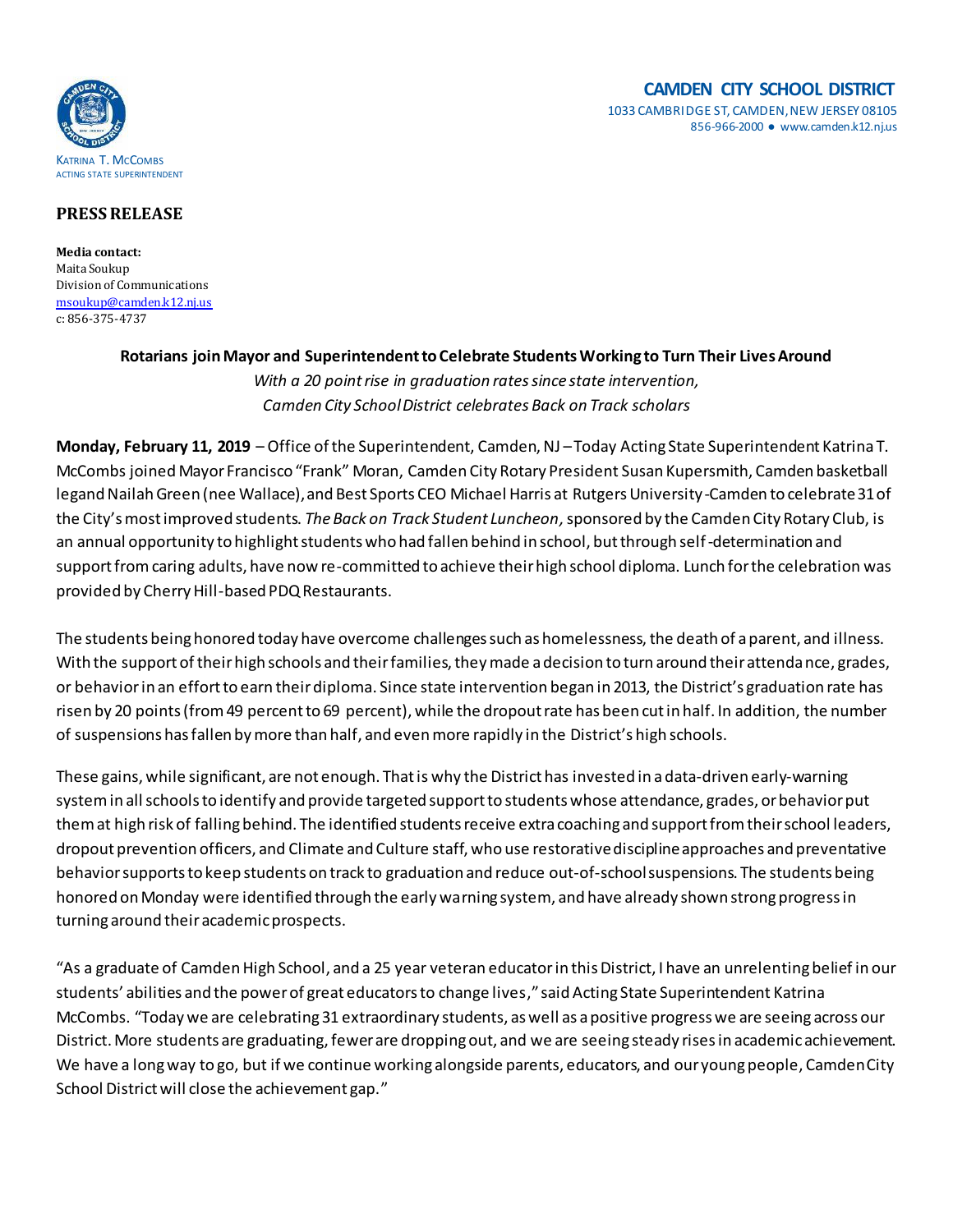"It gives me great pride to highlight these students who have battle through adversity," said Camden Mayor Francisco "Frank" Moran. "I am a strong advocate for initiatives aimed at uplifting our Camden youth. It's important to remember that these young people are the future leaders of our City. We must nurture them, encourage them to excel academically and engage with them socially. These children have truly shown great maturity and fortitude by putting their education first and focusing on building a great future for themselves."

The 31 Back on Track students being honored are:

## **Camden High School**

**Alajia Turlington** is a parent and has to take two buses to get her baby to daycare before coming to school each morning. She has been able to convey clearly herneed for assistance to staff at the school. Alajia manages to make it to school daily, only missing if he daughter is sick. She makes sure she brings notes to cover her attendance. Student has maintained her grades and is on track now to graduate.

**Liscio Ragin** struggled acclimating to high school at the beginning of school year. Student started the year off homeless, living in hotels while his family worked to find more permanent housing. Student had difficulties in getting to school every day due to transportation not being set up or consistent, so he started the year behind and missing a lot of days. Throughout these issues, Liscio made up all his work when he came to school. He continues to communicate issues he has with transportation, never complains about being behind, and has maintained his grades and holds high expectations for himself academically.

**Mya Matthews** has worked diligently to increase her attendance rate at school. She reached out to the teachers whose classes she was in danger of failing, and worked with them to come up with an action plan so that she could improve her grades. Thanks to her maturity and collaborative nature, Mya is now back on track.

**Christopher Levy** transferred to Camden High two years ago. He struggled to acclimate to a new school environment, and started to involve himself with the wrong crowd. He was involved in multiple fights, which negatively affected his grades. Since then, Chris has improved tremendously. He left negative influences behind him, and joined the Camden High football team. His work ethic and determination have made him a successful student athlete, and one of the best defensive units in south jersey. Chris has also come a long way academically. He learned how to avoid negative confrontations, and is currently looking forward to attending Lincoln University next fall.

**Shawn Patterson** has worked diligently to increase his attendance during the course of the year. Shawn uses his positive energy to encourage his fellow classmates and underclassmen to become leaders and role models. By showing up for class on time, Shawn is making big strides academically.

**Darnell Moore** has worked diligently to bring up his grades. He has worked closely with his teachers to ensure that he was back on track. Today he not only improved his own grades but also assists his fellow classmates with becoming productive students.

#### **Woodrow Wilson High School**

**Terronda Gibson,** a senior has made a tremendous turn around to refocus her dedication to academic achievement, and has made major improvements to her in school behavior. Terronda was frequently suspended from school during her first few years of High school, she was constantly cutting class, getting into drama and fights. Toward the end of her junior year Terronda had distanced herself from making poor choices, and hanging with the wrong crowds and found her way making improvements to her behavior and academics. She continued the transition into this school ye ar in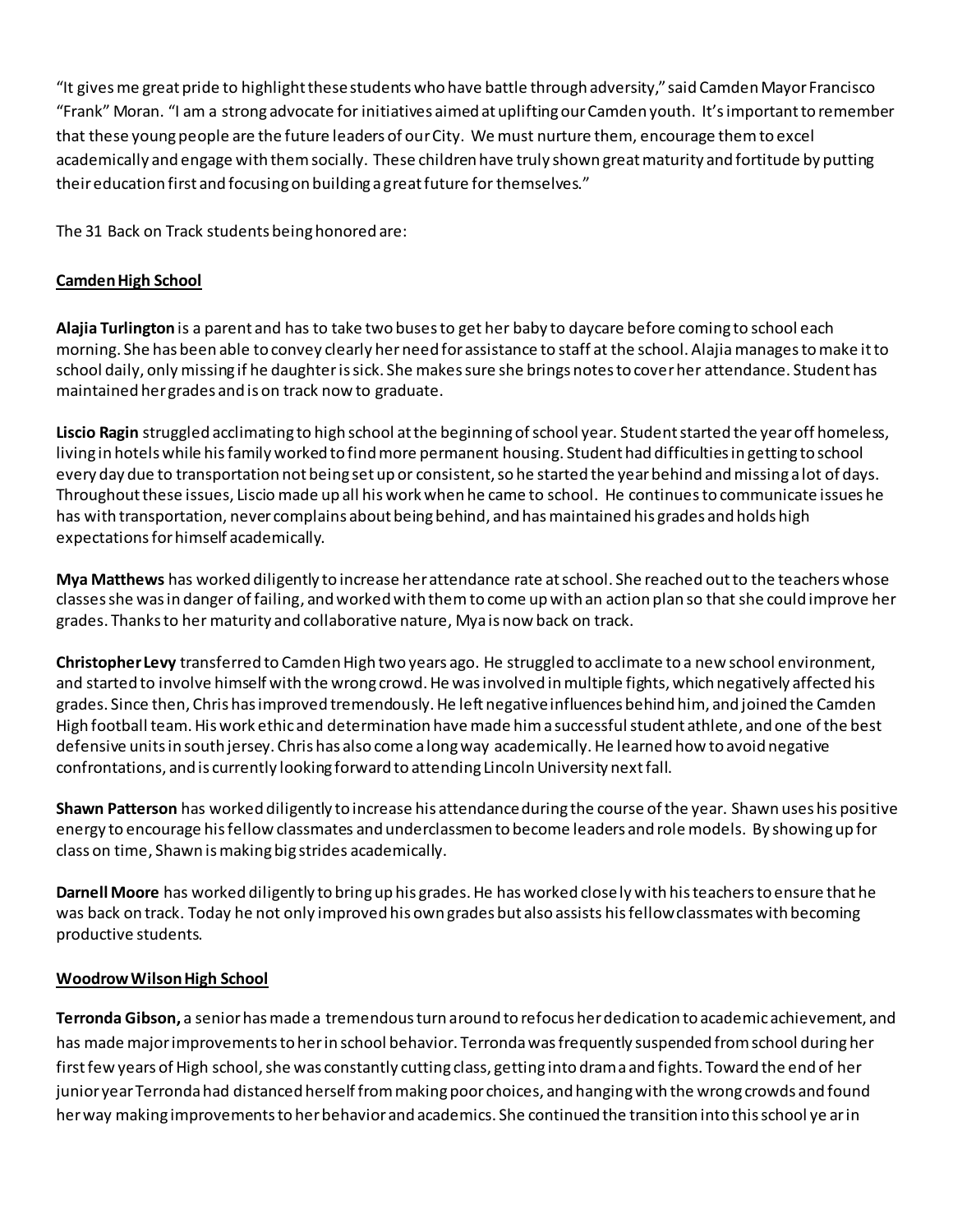which she has been on the honor roll, and has already been accepted into at least two colleges or universities. She is a fine example to be a recipient of this back on track award.

**Ivy Mercado,** a senior, has made some of the largest gains in personal achievement a student can make in their High school tenure. During her earlier years she was very explosive causing multiple campus disturbances, and using vulgar language towards staff and students within the building. Ivy has demonstrated much restrai nt throughout this school year, she attends groups and individual counseling sessions with The School Based Youth Services team, she is active in after school programs and she is on pace to graduate on time this school year. Ivy has not has any discipline infractions this entire school year so far which is a true testament to how hard she has worked to maintain positive school behaviors.

**Sincere Howard**, a junior, has had some small run-ins with the Juvenile Justice system. He has demonstrated a knack for community service, and has been an active participant in the policing project for three years. Sincere had a rough sophomore year in which he quit the basketball team, he started getting into frequent fights at school and in the neighborhood. Sincere has rededicated himself to school this year, and is an active member of the basketball team. He is achieving promising grades in class, has not been suspended, and is still dedicated to community service.

**Anthony Bautista**, a senior student was the definition of a habitual hall walker, he would frequently be suspended for leaving the building unauthorized. He struggled with his English early on during his HS career. He was extremely defiant to anyone who did not speak Spanish fluently and he was constantly repeating these behaviors. However through maturity and hard work in the ELL program he has made vast improvements. He does not leave the building anymore, he is hard working in class because he attends regularly. He is constantly improving his English and he has aspirations of attempting college once he graduates in June.

**Jonathan Romero-Melendez**, a senior was the epitome of oppositional-defiance. He would purposely wear the wrong uniform every day. Some days he would carry the correct uniform in his book bag just to see if someone from administration would make him change clothes. Jonathan was always fighting. This year Jonathan has improved his behavior, attends school regularly, and does not leave the building early any longer. He is on pace to graduate and hopefully attend college.

**Greysi Solano-Perez**, a senior was always screaming and yelling in the hallways. She skipped class and was rude to anyone she encountered. Greysi was not very strong in her English when she entered WWHS, so she did not like to speak to anyone who was not fluent in Spanish. She could not stand her Dean either, because he was always catching her leaving the building out of the side door exits. However, in her senior year Greysi has been near perfect, recieving no discipline infractions, maintaining her grades, and securing a successful work placement. She conducts herself in a first class manner in school and in the community.

**Janaya "ya-ya" Vazquez**, a senior has put the golden gloves down and discontinued leading fights and physical altercations at school. Now she is becoming a very productive role model to her classmates. She is very active in the School Based Youth Services' Students Against Violence Everywhere (S.A.V.E.) program. She participated in the LION KING production last year, was a part of the winter concert, and is an active member of the Tigerrettes Drama Drill team club. YA-YA has made a major turnaround and is on pace to graduate. She has done all of this while maintaining a job outside of school.

**Nasir Lightfoot,** a senior, use to display moments of anger and frustration when he first attended WWHS. He was in a few fights, and did not value his education; only put forth minimum efforts. Since then, Nasir has not been in any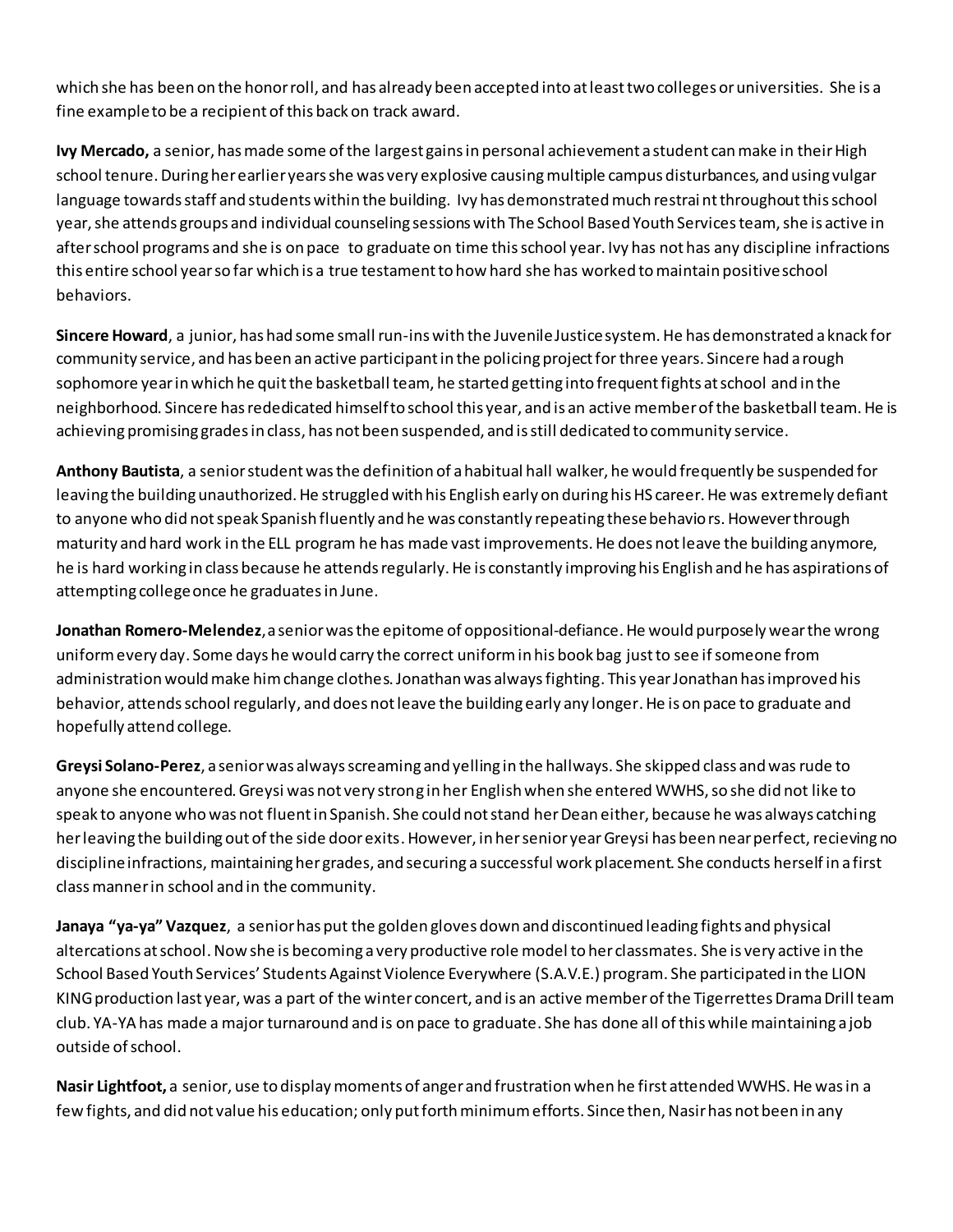trouble. He has been working as member of the student council, he participates in the School Based Youth Services' Students Against Violence Everywhere (S.A.V.E.) program, and is a member of the JROTC as well.

**Kendra Tineo**, an 11th grade student, was a walking hall pass for two years. There were not enough lunch detentions and Saturday detentions to keep up with the number of fake passes she wrote or classes she cut. Kendra had more parent conferences in one school year than most would have in school life span. She was frequently leaving school early without permission and she constantly was hanging with the wrong groups of students. This school year Kendra is on the rise and doing some really great things. She has not been written up for skipping classes, she has not left the building early, and she is not failing any classes. She is well deserving of this honor.

**Tayla Alford**, a senior, should probably become a lawyer because she has never shied away from arguing with anyone at any time, regardless of their position. Tayla was a habitual hall walker and when confronted she would flip out on adults. Tayla has now redirected her talents into advocacy for the school. She is still very open and outspoken, but she has found a way to use her voice in a more positive manner. She requestsmeetings with her advisors and administrators to discuss school issues instead of blasting the school on social media. She is a member of the School Based Youth Services' Students Against Violence Everywhere (S.A.V.E.) program, and part of the student leadership council. Most importantly, Tayla will go to college after graduation. She has been accepted into three colleges and universities thus far.

#### **Pride Academy**

**Jah'sir James**, c/o 2019, transferred from a neighboring school district with a low GPA. He had trouble adjusting to life in a new place, and was getting in fights. Today, Jah'sir is an honor roll student, a diplomatic de -descalator, a goal setter, and a respectful young man who is always willing to help. Very mature and a critical thinker, Jah'sir attributes his turn around to his mother.

**Terrell Edwards**, c/o 2019, has demonstrated major behavioral and academic improvement this year. Where he used to known as a negative attention seeker, today he is positive, self-motivated, and a role model for under classmen.

**Dajour Evans** was not reaching his academic potential, and had trouble with self-control and behavior management. He has improved academically and with his self management.

After a life changing trauma, **Nygene Smith** lashed out, resulting in poor attendance and cutting classes. After transferring to Pride, his attendance improved and he began participating in sports. As a Basketball Captain, he takes responsibility for his teammates and serves as a positive role model.

**Aijanae Love** is being honored for both academic and behavioral growth.

#### **SOAR Academy**

**Jess Gonzalez**is our model student. Despite fighting various battles with her health,Jess works hard to earn her education. Jess maintains good grades despite having to miss school due to poor health. She is a very responsible and hardworking young lady who always represents herself in a positive way. Through it all, she comes to school with a smile on her face and remains focused throughout. She has made the Principals list (achieving straight As), and will do great in her future endeavors.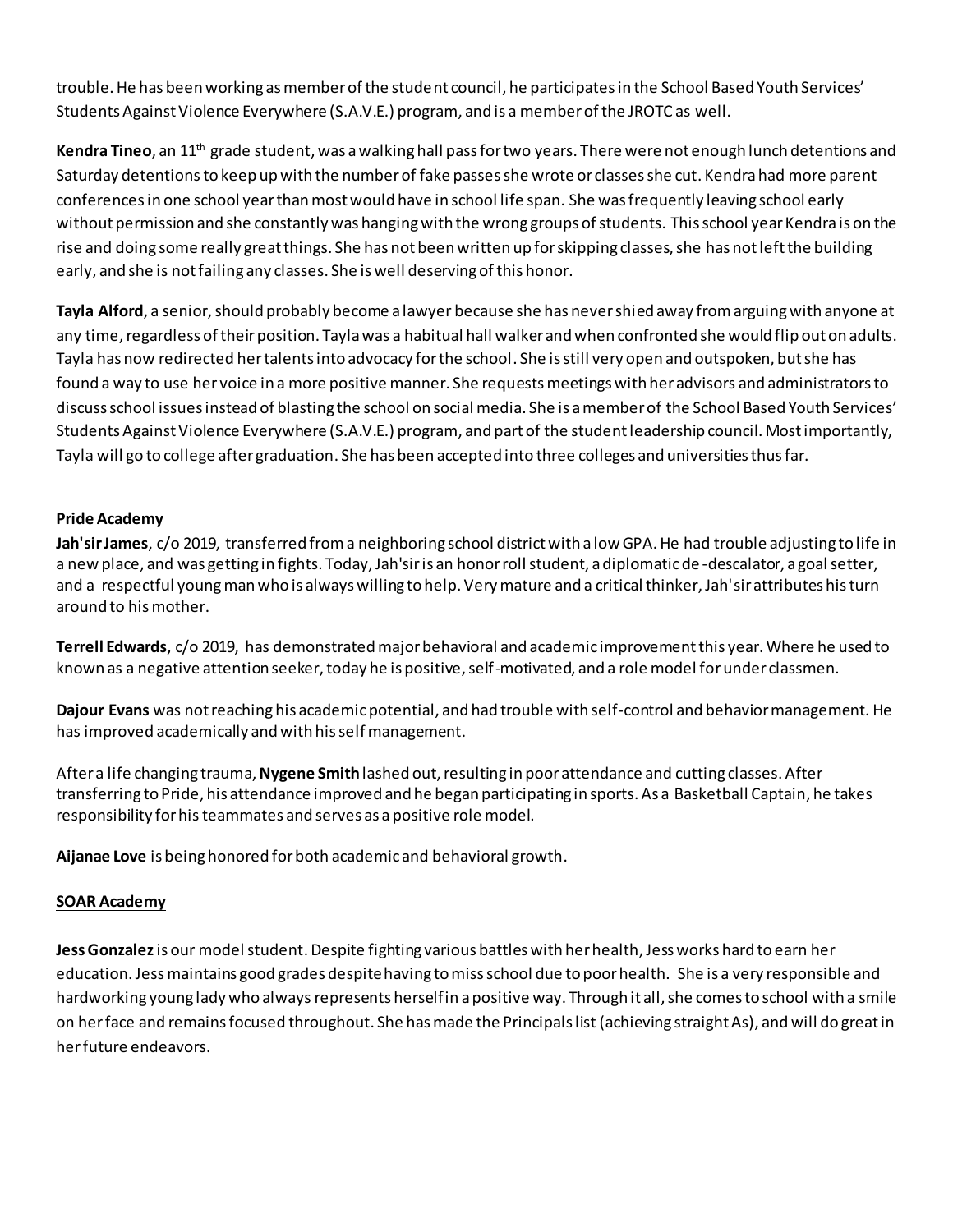**Nehemiah Daniels** endured hardship afterlosing his father. During this time he was placed him in state care, and displayed behaviors that got him removed from his former school. He is now very academic motivated with positive behaviors. He earned honor roll this year, and is a joy to teach, He is blessed with positive energy , charisma, and motivation.

**Zyionna King** has made a big shift in behaviors and attitude. She has showed improvement in every way possible. She has learned to handle crises with maturity, and is now a role model to her peers. She went from not smiling to making staff laugh and smile with just her presence. She is very mature and will do great in her future endeavor. She stays motivated and has positive self-courage. We are glad to have her in Soar Academy.

**Eddie Mejia**has been going through different battles throughout his life. Due to different issues and crises he has had to endure, Eddie had a shift in academics and behaviors. Though circumstances have not been perfect, he has shown such a positive shift that he became back on track and now will be graduating from Soar Academy.

**Anthony Cartagena** has overcome many challenges that resulted in poor academic performance. Although it is clear that Anthony is very intelligent, negative things began to get in the way. When Anthony began at SOAR, his teachers saw something positive in him. He is always very respectful and greets staff every morning with his smile. Anthony has turned his life around and isfocused and determined to graduate.

## **Big Picture Learning Academy**

**Ja'Lynn Torres** has been making an effort to improve both her academics and her behavior. Ja'lynn has shown great improvement from September 6th to date. She came in as a 9th grader, she was very loud, disruptive in class, did work but not to her best potential, and would find her way to the principal's office. Then a teacher at her school took her under her wing; offering encouragement, a positive attitude, and a mentor. She has made extreme changes in her educational pathway. Ja'Lynn has worked on getting to school on time, remaining focused in class, working on not disrupting class lesson, and being sent out. She is taking her education and grades very serious and has learned being out of the classroom is not helping her gain the knowledge she needs to be a successful person.

**Devontae Burns** has made great strives to improve his academics. The most admirable quality about Devontae is that he never misses an opportunity to try something new. Whether it's a field trip, a guest speaker, a mentoring group, a different sport he wants to try, he will always sign-up to experience something new. Over the past year, these opportunities have helped shape him as a student as well as a young man who cares about his future and his community.

**Stanza Terry** had excessive absences for the last two years. She has made great efforts to improve her attendance . Last year, Stanza struggled to stay on top of her assignments, she was frequently absent, and her grades suffered because of it. At the end of her sophomore year, Stanza made the conscious decision to get better. With the support of her family, she has blossomed into a role model student, who is organized, spends time and effort producing high-quality work, stays after school, and always tries her best both in class and as a member of our school community.

**Marcus Furman** is becoming a leader in his amongst his peers. Marcus is a strong advocate for himself. Over the past year, he has realized just how important school is in regards to reaching his goal of owning his own business after graduation and his focus and maturity have really soared. He has blocked out all distractions during class, has greatly improved his attendance, and is dedicated only to what will make him a better student.